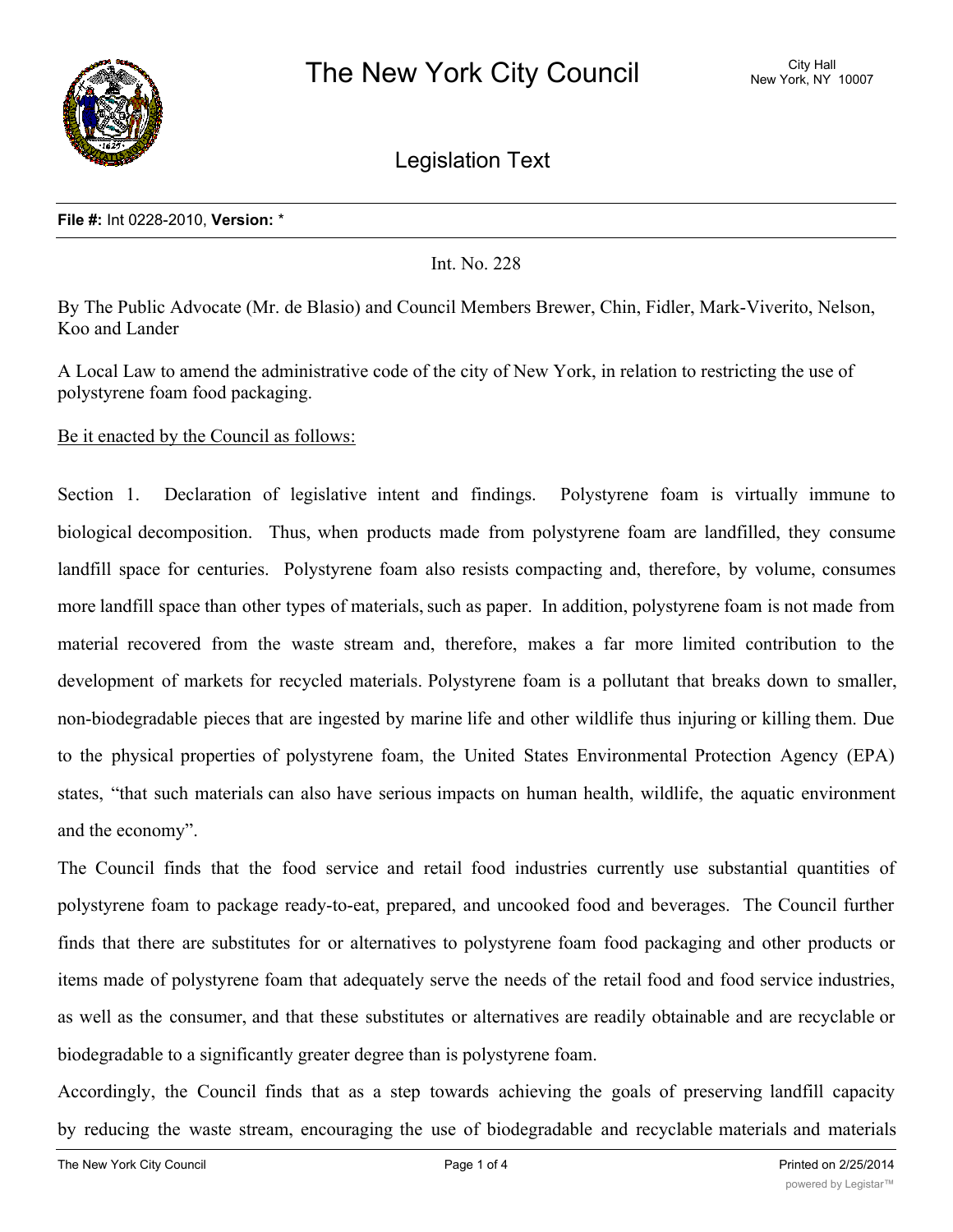# **File #:** Int 0228-2010, **Version:** \*

made of recycled content, and minimizing the need for resource recovery facilities, it is appropriate to restrict the amount of polystyrene foam products used in the City and, thereby, reduce the health and environmental hazards created by the manufacture and disposal of these products.

§2. Title 16 of the administrative code of the city of New York is amended by adding a new chapter 5 to read as follows:

#### CHAPTER 5 POLYSTYRENE FOAM PROHIBITION

### §16-501 Definitions**.** When used in this chapter:

a. "Agency" shall mean a department, division, bureau, office, position, administration of the city of New York or a corporation, or any other entity the majority of the members of whose board are city officials or are appointed directly or indirectly by city officials.

b. "Chlorofluorocarbons" or "CFCs" shall mean the family of substances that contain carbon, fluorine and chlorine and have no hydrogen atoms or double bonds, including, but not limited to, CFC-11, CFC-12, CFC-113, CFC-114, CFC-115, CFC-500 and CFC-502.

c . "Food establishment" means any premises or place of business operated within the city of New York where food or beverages are prepared, mixed, cooked, baked, smoked, preserved, bottled, packaged, handled, stored or manufactured and shall include, but not be limited to, any fixed or mobile food vendor, restaurant, delicatessen, cafeteria, concession stand, grocery store, supermarket or fast food outlet, but shall not include private residences.

d. "Hydrochlorofluorocarbon" or "HCFCs" shall mean the family of substances that contain hydrogen, chlorine, fluorine and carbon.

e. "Packaging" shall mean all bags, sacks, wrappings, containers, bowls, plates, trays, boxes, cartons, cups, lids and other items, on which or in which food or beverages are placed or packaged prior to consumption of the food or beverage.

f. "Polystyrene foam" means plastic material that is derived from petroleum and is composed of carbon and hydrogen atoms, which is blown into a foam.

§16-502 Prohibitions. Except as permitted in accordance with section 16-503 of this chapter:

a. No owner, operator or employee of a food establishment shall place, wrap, or otherwise package food or beverages in packaging made of polystyrene foam or offer for sale food or beverages packaged in such material.

b. No agency shall purchase food or beverages packaged in polystyrene foam for use by such agency while in the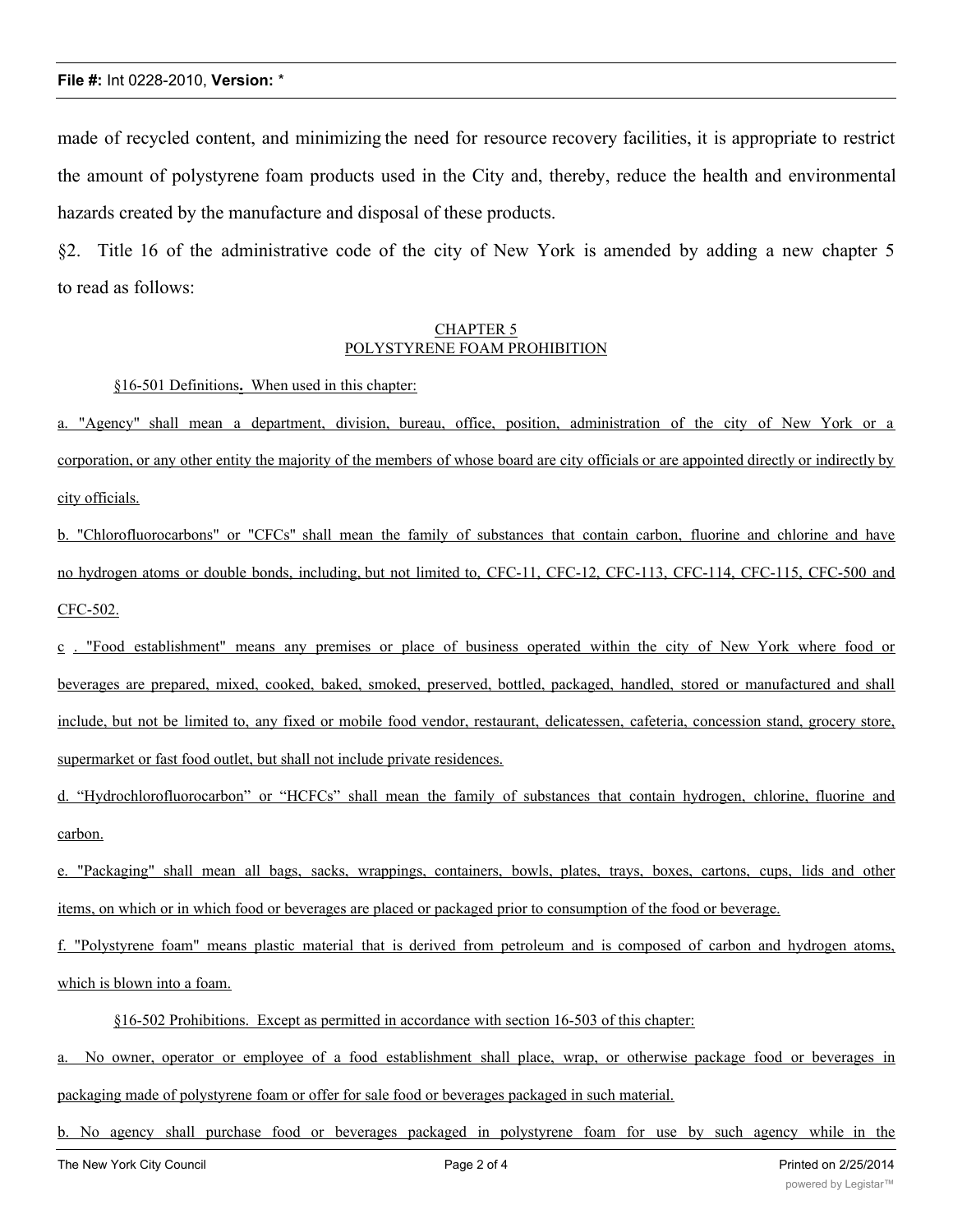#### **File #:** Int 0228-2010, **Version:** \*

performance of an official function or during the course of any program or event sponsored by such agency nor shall an agency purchase any other product or item made of or packaged in polystyrene foam.

c. No containers, bowls, plates, trays, cups, lids or other similar products or items made of polystyrene foam whose intended purpose is to be a receptacle for food or beverages may be dispensed, sold or offered for sale.

d. No packaging, product or item made of polystyrene foam that was manufactured using a chlorofluorocarbon or hydrochlorofluorocarbon may be dispensed, sold or offered for sale.

§16 -503 Exemptions. a. The provisions of section 16-502 of this chapter shall not apply where the commissioner has granted an exemption under the following circumstances:

(1) an owner or operator of a food establishment has made a showing that all possible alternatives and substitutes have been considered and for reasons of health or safety, the use of packaging made of polystyrene foam is critical to performing the function for which the exemption is sought; or

(2) an agency has made a showing that all possible alternatives and

substitutes have been considered and for reasons of health or safety the use of packaging or other product or item made of polystyrene foam is critical to performing the function for which the exemption is sought; and

(3) an owner or operator of a food establishment or an agency has

demonstrated to the satisfaction of the commissioner that such owner or operator or agency maintains a program or procedure whereby no less than the following percentages of the packaging made of polystyrene foam which is distributed or dispensed during the course of providing food or beverages at that food establishment is recycled, reused, sold for recycling or sold for reuse:

(i) thirty-five percent during the first year after the effective date of this section;

(ii) sixty percent during the second year after the effective date of this section; and

(iii) ninety percent thereafter; or

(4) an individual, organization or other entity which provides, sells or offers for sale food or beverages to its employees or members, as an incident of employment or membership, or to other individuals as an integral part of performing its principal functions, where it is intended that such food or beverage be consumed at a dining facility or other central location, has demonstrated to the satisfaction of the commissioner that such individual, organization or entity maintains a program or procedure whereby no less than the following percentages of the packaging made of polystyrene foam which is dispensed or distributed during the course of providing food or beverages is recycled, reused, sold for recycling or sold for reuse: